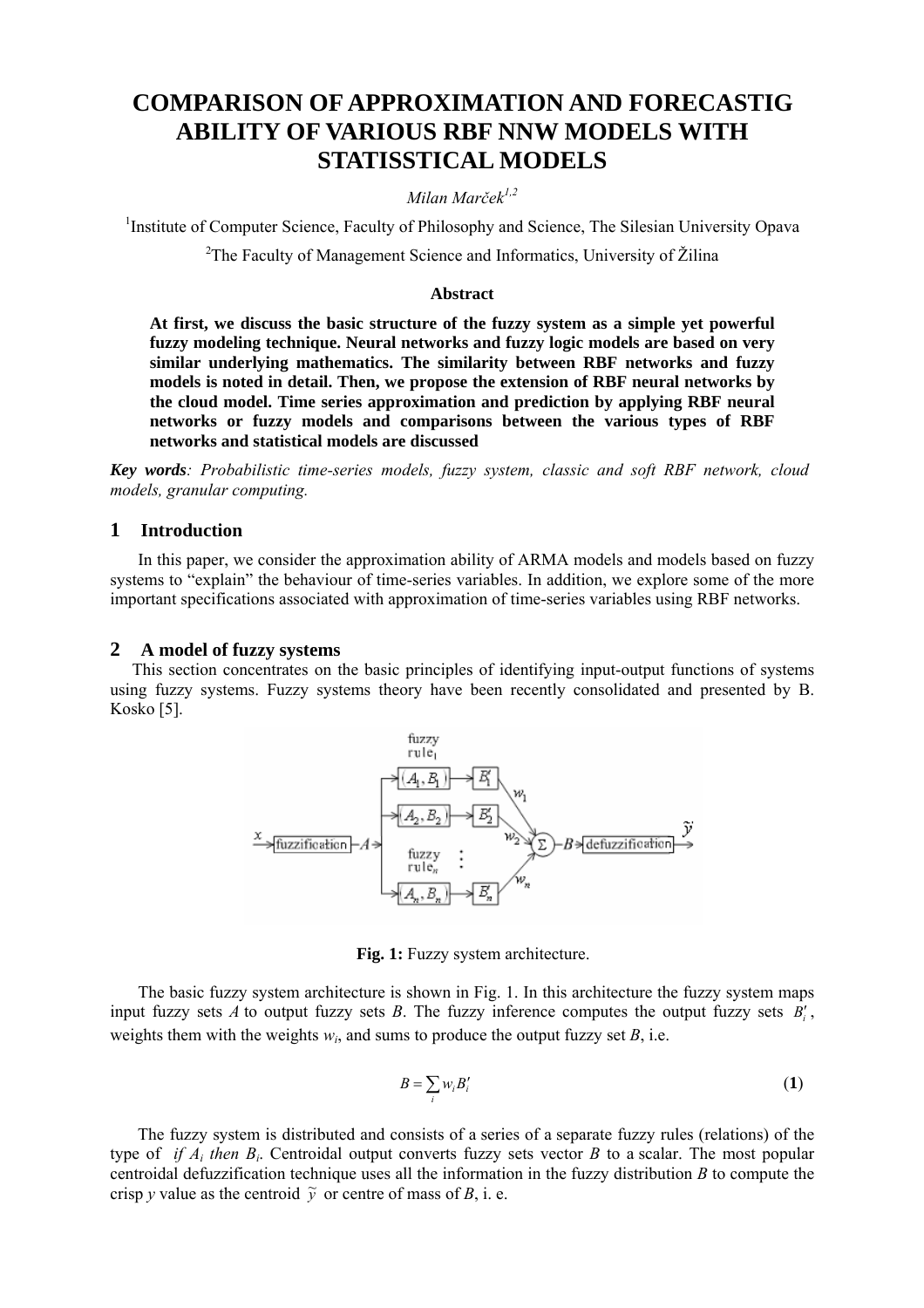$$
\widetilde{y} = \int_{-\infty}^{\infty} y \mu_B(y) dy / \int_{-\infty}^{\infty} \mu_B(y) dy
$$
 (2)

where  $\mu_B$  represents the union of all clipped output fuzzy sets. When the output membership functions are singletons, then, in the case of an  $\mathbb{R}^k \to \mathbb{R}$  function, Eq. (2) becomes

$$
\widetilde{y} = \sum_{j=1}^{n} y_j \mu_j(x) / \sum_{j=1}^{n} \mu_j(x)
$$
\n(3)

where  $y_i$  stands for the centre of gravidity of the *j*th output singleton, the notation  $\mu$  is used for a membership function and *n* denotes the number of rules.

As mentioned earlier the output fuzzy sets can be calculated if all the separated fuzzy rules are known and the weights are determined. As in fuzzy logic systems all operations involve sets, the amount of calculation per inference rises dramatically. In a fuzzy system, powerful tools for generating fuzzy rules purely from data are neural networks. In next section we show, how to obtain fuzzy rules and how to determine the weights  $w_i$  for fuzzy system using RBF networks.

## **3 RBF neural network implementation of fuzzy logic**

Fuzzy systems offer methodologies for managing uncertainty in a rule-based structure. In this section, RBF neural network structures are used (see Fig. 2) as tools of performing fuzzy logic inference for fuzzy system depicted in Fig. 1. We propose the neural architecture according to the Fig. 2 whereby the a priori knowledge of each rule is embedded directly into the weights of the network.

The structure of a neural network is defined by its processing units and their interconnections, activation functions, methods of learning and so on. In Fig. 2, each circle or node represents the neuron. This neural network consists an input layer with input vector x and an output layer with the output value  $\hat{y}_t$ . The layer between the input and output layers is normally referred to as the hidden layer. Here, the input layer is not treated as a layer of neural processing units. One important feature of RBF networks is the way how output signals are calculated in computational neurons. The output signals of the hidden layer are

$$
o_j = \psi_2(\|\mathbf{x} - \mathbf{w}_j\|) \tag{4}
$$

where **x** is a *k*-dimensional neural input vector,  $w_i$  represents the hidden layer weights,  $\psi_2$  are radial basis (Gaussian) activation functions. Note that for an RBF network, the hidden layer weights **w** *j* represent the centres  $\mathbf{c}_j$  of activation functions  $\psi_2$ .



**Fig. 2:** RBF neural network architecture.

The output layer neuron is linear and has a scalar output given by  $\hat{y} = \sum_{j=1}^{n} v_j o_j$  where  $v_j$  are the trainable weights connecting the component of the output vector o. Then, the output of the hidden layer neurons are the radial basic functions of a proximity of weights and input values. A serious problem is how to determine the number of hidden layer (RBF) neurons. The most used selection *s*  $\sum_{j=1}^{n} v_j o_j$  where  $v_j$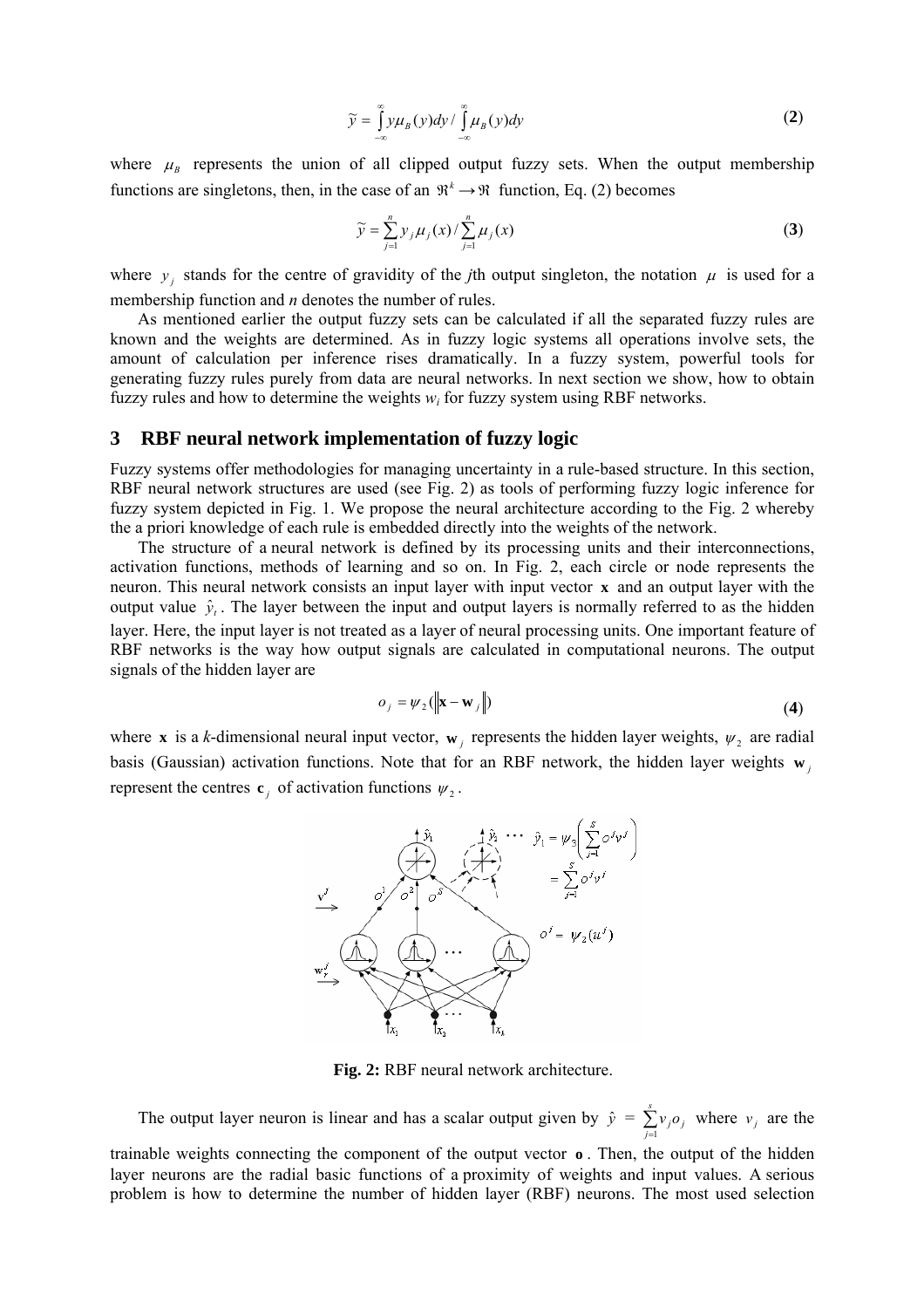method is to preprocess training (input) data by some clustering algorithm. After choosing the cluster centres, the shape parameters  $\sigma_i$  must be determined. These parameters express an overlapping measure of basis functions. For Gaussians, the standard deviations  $\sigma_j$  can be selected, i. e.  $\sigma_j \sim \Delta c$ where ∆*c* denotes the average distance among the centres.

To show the similarity of the RBF neural network and the fuzzy system, consider again the scalar output  $\hat{y}$ . The RBF network computes the output data set as

$$
\hat{y}_t = G(\mathbf{x}_t, \mathbf{c}, \mathbf{v}) = \sum_{j=1}^s v_{j,t} \, \psi_2(\mathbf{x}_t, \mathbf{c}_j) = \sum_{j=1}^s v_j o_{j,t} \,, \qquad t = 1, 2, ..., N \tag{5}
$$

where *N* is the size of data samples, *s* denotes the number of the hidden layer neurons. The hidden layer neurons receive the Euclidian distances ( $\|\mathbf{x} - \mathbf{c}_i\|$ ) and compute the scalar values  $o_{i,t}$  of the Gaussian function  $\psi_2(\mathbf{x}_i, \mathbf{c}_j)$  that form the hidden layer output vector  $\mathbf{o}_i$ . Finally, the single linear output layer neuron computes the weighted sum of the Gaussian functions that form the output value of  $\hat{y}_t$ .

If the scalar output values  $o_{j,t}$  from the hidden layer will be normalised, where the normalisation means that the sum of the outputs from the hidden layer is equal to 1, then the RBF network will compute the "normalised" output data set  $y_t$  as follows

$$
y_{t} = G(\mathbf{x}_{t}, \mathbf{c}, \mathbf{v}) = \sum_{j=1}^{s} v_{j,t} \frac{\sigma_{j,t}}{\sum_{j=1}^{s} \sigma_{j,t}} = \sum_{j=1}^{s} v_{j,t} \frac{\psi_{2}(x_{t}, c_{j})}{\sum_{j=1}^{s} \psi_{2}(x_{t}, c_{j})}, t = 1, 2, ..., N.
$$
 (6)

The similarity of approximation schemes (6) and (3) is obvious. From these schemes is shown that the weights  $v_{i,t}$  in Eq. (6) to be learned correspond to  $w_i$  in Eq. (1), and  $\psi_2(\Lambda)$  to  $\mu_i(x)$  in Eq. (3). Thus, the adaptive fuzzy system depicted in Fig. 1 uses neural techniques to abstract fuzzy principles and to choose the weights  $w_i$ , and gradually refine those principles as the system samples new cases. These properties were firstly recognised by V. Kecman [3]. In Fig. 2, the network with one hidden layer and normalised output values  $o_{i,t}$  is the fuzzy logic model or the soft RBF network.

Next, to improve the abstraction ability of soft RBF neural networks with architecture depicted in Fig. 2, we replaced the standard Gaussian activation (membership) function of RBF neurons with functions based on the normal cloud concept. Cloud models are described by three numerical characteristics [2]: Expectation (*Ex*) as most typical sample which represents a qualitative concept, Entropy (*En*) as the uncertainty measurement of the qualitative concept and Hyper Entropy (*He*) which represents the uncertain degree of entropy. *En* and *He* represent the granularity of the concept, because both the *En* and *He* not only represent fuzziness of the concept, but also randomness and their relations. This is very important, because in economics there are processes where the inherent uncertainty and randomness are associated with different time. Then, in the case of soft RBF network, the Gaussian membership function  $\psi_2(\Lambda)$  in Eq. (6) has the form

$$
\psi_2(\mathbf{x}_t, \mathbf{c}_j) = \exp[-(\mathbf{x}_t - E(\mathbf{x}_j)/2(En')^2)] = \exp[-(\mathbf{x}_t - \mathbf{c}_j)/2(En')^2]
$$
(7)

where  $En'$  is a normally distributed random number with mean  $En$  and standard deviation  $He$ ,  $E$  is the expectation operator.

## **4 An Application**

We illustrate the classic, fuzzy logic (soft) and cloud (granular) RBF neural networks on the input – output function estimation of a sales process. The time plot of the data set used in this application (the 724 daily sales for Hansa Flex company, 2004-2005) is shown in Fig. 3.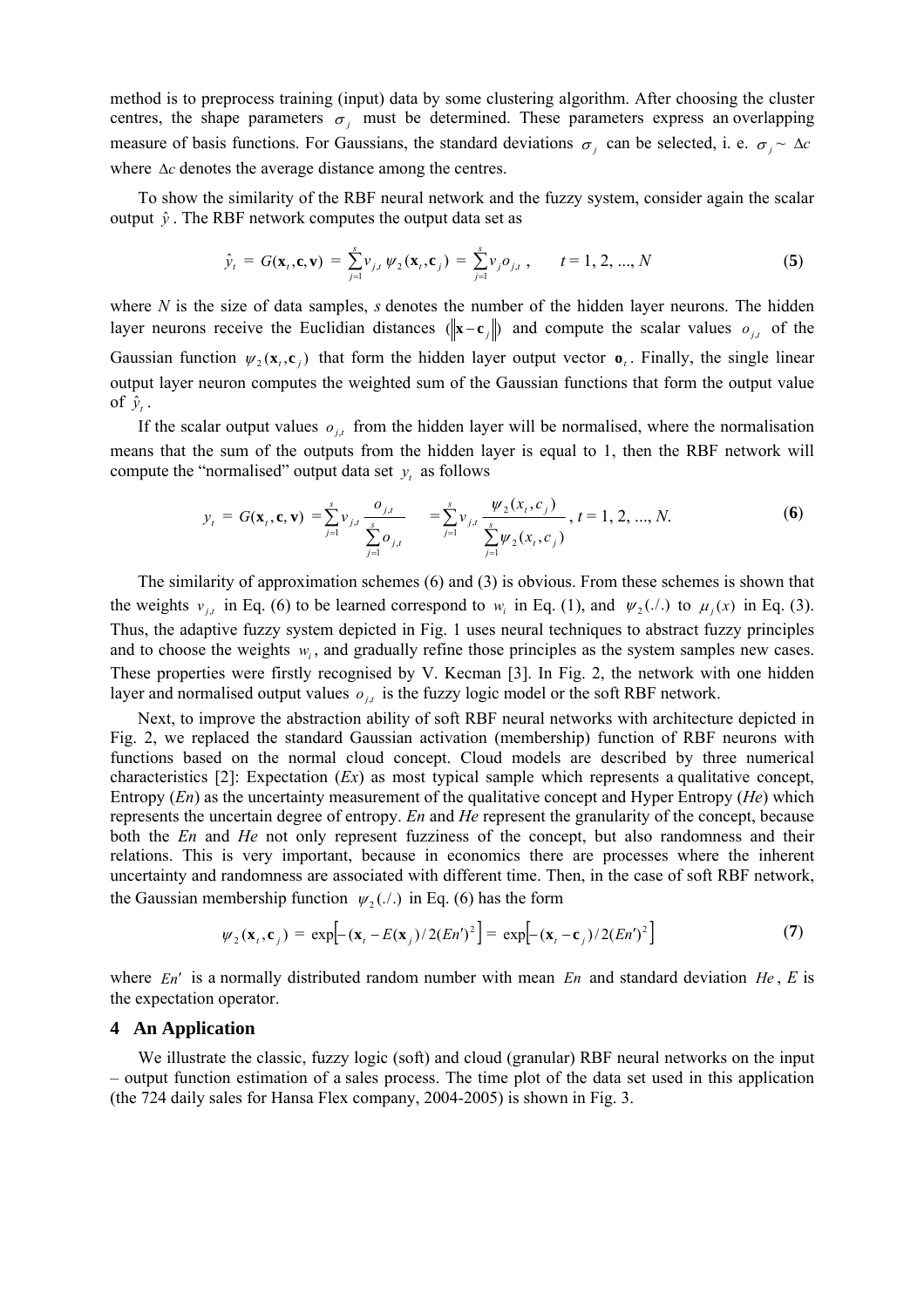

**Fig. 3**: Daily sales from January 2004 to December 2005

Statistical models chosen after some experimentation using the Statgraphics procedures were

$$
y_t = \phi_1 y_{t-7} + \varepsilon_t \quad \text{or} \tag{8}
$$

$$
y_t - y_{t-7} = \theta_1 \varepsilon_{t-7} + \varepsilon_t \,. \tag{9}
$$

Both statistical models have typical seasonal behavior with the seventh lag. Fitted models have the following forms:  $\hat{y}_t = -0.1248 y_{t-7}$  or  $y_t - y_{t-7} = 0.93868 \varepsilon_{t-7}$  respectively. The usual diagnostic checking procedures according to Box & Jenkins [1] do not reveal any inadequacies in these models. The Box-Jenkins theory was also used to specify the neural input variables. As shown from Eq. (8) and (9), these variables are here  $y_{t-7}$  and  $\varepsilon_{t-7}$  respectively.

In the RBF neural network framework, the non-linear function  $f(\mathbf{x})$  was estimated according to the expressions in Eq. (5). In the case of RBF fuzzy logic network, the non-linear input – output approximation function was estimated according to the formula (6). Next, the fuzzy logic RBF neural network was extended towards estimation with (a priori known) noise levels of the entropy. Noise levels are indicated by hyper entropy. It is assumed that the noise level is constant over time. We select, for practical reasons, that the noise level is a multiple, say 0.015, of entropy. In Table 1, we give the achieved results of approximation ability in dependence on various number of RBF neurons. The mean square error (MSE) was used to measure the approximation ability.

**Table 1.** The MSE´s measures of approximation accuracy of various RBF networks related to the different number of clusters (RBF neurons).

| Numb.<br>of RBF<br><b>Neurons</b>                 | <b>NNW</b><br>cture: | Gausian<br><b>Archite- Classic RBF</b> | <b>Soft</b><br><b>RBF</b> | <b>Classic with</b><br><b>Normal Cloud</b><br>Concept | Soft with<br><b>Normal Cloud</b><br>Concept |  |  |  |  |
|---------------------------------------------------|----------------------|----------------------------------------|---------------------------|-------------------------------------------------------|---------------------------------------------|--|--|--|--|
| <b>RBF</b> network representations for model (8): |                      |                                        |                           |                                                       |                                             |  |  |  |  |
| 3                                                 |                      | 1.439                                  | 0.698                     | 1.503                                                 | 0.729                                       |  |  |  |  |
|                                                   |                      | 0.729                                  | 0.693                     | 0.817                                                 | 0.716                                       |  |  |  |  |
| 10                                                |                      | 0.687                                  | 0.675                     | 0.671                                                 | 0.678                                       |  |  |  |  |
| 15                                                |                      | 0.697                                  | 0.681                     | 0.681                                                 | 0.678                                       |  |  |  |  |
| <b>RBF</b> network representations for model (9): |                      |                                        |                           |                                                       |                                             |  |  |  |  |
| 3                                                 |                      | 0.783                                  | 0.646                     | 0.786                                                 | 0.647                                       |  |  |  |  |
|                                                   |                      | 0.810                                  | 0.632                     | 0.803                                                 | 0.630                                       |  |  |  |  |
| 10                                                |                      | 0.607                                  | 0.571                     | 0.607                                                 | 0.571                                       |  |  |  |  |
| 15                                                |                      | 0.582                                  | 0.563                     | 0.582                                                 | 0.563                                       |  |  |  |  |

The mean (centre), standard deviation of the clusters (RBF neurons) are computed using K-means algorithm. The data used are the same as used in the previous statistical models. As shown in Table 1, models that generate the "best" *MSE*´s are soft RBF networks.

Comparing both approaches, i. e. the models based on the Box-Jenkins methodology (the MSE for model expressed by Eq. (8) is 0.7793 and by Eq. (9) is 0.74606 respectively), and the models based on RBF networks approaches, we clearly see that models based on RBF networks are better approximation models because the estimated values are close to the actual values.